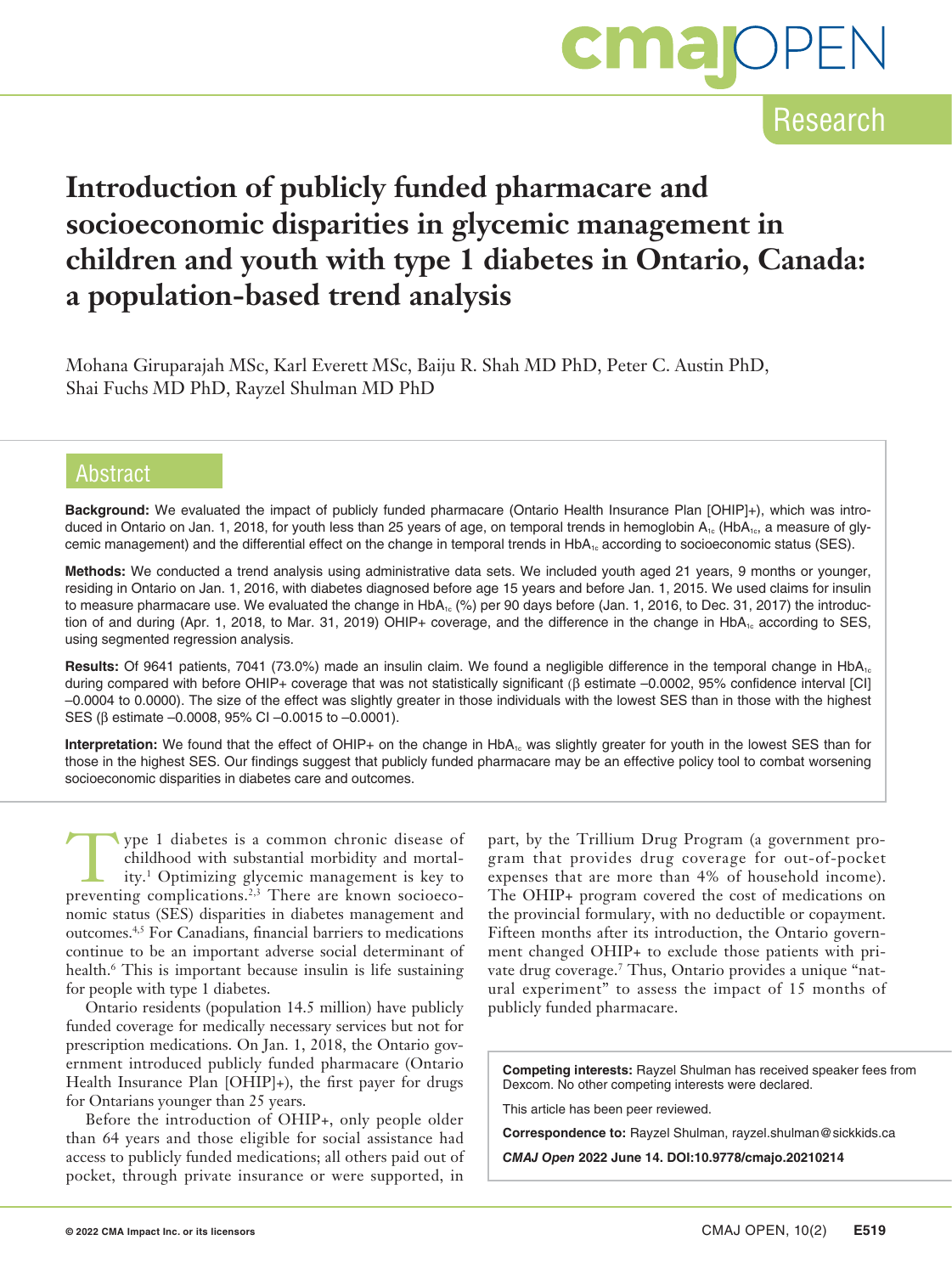# Research

**cma** OPEN

Our objective was to determine the impact of publicly funded pharmacare for youth younger than 25 years with type 1 diabetes on the temporal trend in hemoglobin  $A_{1c}$  $(HbA<sub>1c</sub>)$ , a proxy for the risk of long-term diabetes complications.8 A secondary objective was to determine if the impact of OHIP+ on the temporal trend in  $HbA_{1c}$  differed according to SES. We hypothesized that the temporal trend of  $HbA_{1c}$ would improve during OHIP+ and that the change would be greater for those with a lower SES.

# **Methods**

### **Study design**

Using data from administrative data sets, we conducted a population-based trend analysis to assess the impact of OHIP+ on  $HbA_{1c}$  among youth younger than 25 years with diabetes in Ontario, from Jan. 1, 2016, to Mar. 31, 2019.

### **Population and setting**

We included all youth who were younger than 21 years, 9 months and residing in Ontario on Jan. 1, 2016, and who were identified to have a diagnosis of diabetes before age 15; we used a population-based diabetes registry derived from administrative data and validated in children.<sup>9</sup> We excluded youth with diabetes who were diagnosed on or after Jan. 1, 2015, because they may have been in the early phase of type 1 diabetes, during which there is residual endogenous insulin secretion and better glycemic management. We also excluded those who had their 25th birthday, died or moved out of Ontario before Mar. 31, 2019.

The baseline period was Jan. 1, 2016, to Dec. 31, 2017. The follow-up period was Apr. 1, 2018, to Mar. 31, 2019. We included a washout period from Jan. 1 to Mar. 31, 2018, during which  $HbA_{1c}$  values could reflect the period before OHIP+ coverage began.

#### **Data sources**

We used the following administrative data sets at ICES in Toronto:10 the pediatric Ontario Diabetes Database, a validated registry of all Ontario residents (aged < 19 yr) with diabetes (83% sensitivity, 99% specificity) to ascertain the cohort and to determine date of diagnosis;<sup>9</sup> Ontario Laboratory Information System (OLIS) to ascertain  $HbA_1$ <sub>c</sub> (%); Ontario Drug Benefit (ODB) claims (to identify those eligible for social assistance, Trillium drug program claims and OHIP+ claims); the Registered Persons Database (demographics and vital statistics); and the Ontario Marginalization Index (ON-Marg) to assign deprivation quintiles.<sup>11</sup> These data sets were linked using unique encoded identifiers and analyzed at ICES.

#### **Outcomes**

We extracted baseline characteristics, including age, duration of diabetes, sex and SES, on Jan. 1, 2016. We categorized HbA<sub>1c</sub>, measured as a percentage, before OHIP+ coverage began as "good," "moderate" or "poor" if the mean HbA<sub>1c</sub> for each young person was less than 7.5%, 7.5%–8.9% or 9.0% or greater, respectively, between Jan. 1, 2016, and Apr. 1,

2018. We based our selection of a good  $HbA<sub>1c</sub>$  level as less than 7.5% on the glycemic target in the Diabetes Canada 2018 guideline. We selected the poor  $HbA_{1c}$  level as 9.0% or greater because having an HbA<sub>1c</sub> level of 9.0% or more is associated with an increased risk of diabetic ketoacidosis, a serious acute diabetes complication.<sup>12,13</sup>

We measured SES using the deprivation dimension of the ON-Marg, which includes indicators of income, education, housing and family structure. Because we used this measure ecologically as a surrogate, we selected this broader metric to capture SES. Material deprivation is an independently validated dimension of the ON-Marg that measures marginalization at the level of the census dissemination area, which represents a population of about 400–700 people, divided into quintiles.<sup>11</sup>

We extracted all  $HbA_{1c}$  values available in OLIS during the study period. It is standard of practice for children with diabetes to have HbA<sub>1c</sub> measured every 3 months.<sup>14</sup> The OLIS contains data from community laboratories and most Ontario hospital laboratories but not from point-of-care  $HbA<sub>1c</sub>$  testing unless it is reported to a hospital laboratory. Some laboratories did not contribute to OLIS during the study period.15 Of those, The Hospital for Sick Children is affiliated with the largest Ontario Pediatric Diabetes Network program and follows about 800 children with diabetes (about 10% of children with diabetes in Ontario).<sup>16,17</sup>

We extracted any ODB claim before OHIP+ coverage as an indicator of eligibility for social assistance. We extracted all ODB drug claims for insulin and metformin (using the IQVIA Drug Information File to identify the Drug Identification Number for the medications); metformin is often prescribed for adolescents and young adults with type 2 diabetes to estimate the proportion of those likely to have type 2 diabetes.18 Data were available for publicly paid prescriptions but not for those paid for by private insurance or self-payment.

Our primary outcome was HbA<sub>1c</sub> level. We extracted all  $HbA<sub>1c</sub>$  values during both time periods. The main exposure was the time period.

#### **Statistical analysis**

We described baseline characteristics, including publicly paid drug claims, according to whether individuals made an insulin claim to compare those who were likely to have type 1 diabetes with those who had type 2 diabetes or did not have diabetes. We used all available  $HbA_{1c}$  data, and the unit of analysis was the date on which the HbA<sub>1c</sub> level was measured.

We used segmented regression models to analyze temporal changes in  $HbA_{1c}$  and to test our hypotheses about the impact of OHIP+ on temporal trends in  $HbA_{1c}$ . Segmented linear regression is a method to analyze temporal data to evaluate the impact of a policy change. We estimated the models using generalized estimating equation methods with an autoregressive covariance structure to account for repeated measurements for individuals.19,20 We excluded young people with missing values for any variable specified in the models from the analyses. We fit an adjusted model without an interaction between deprivation quintiles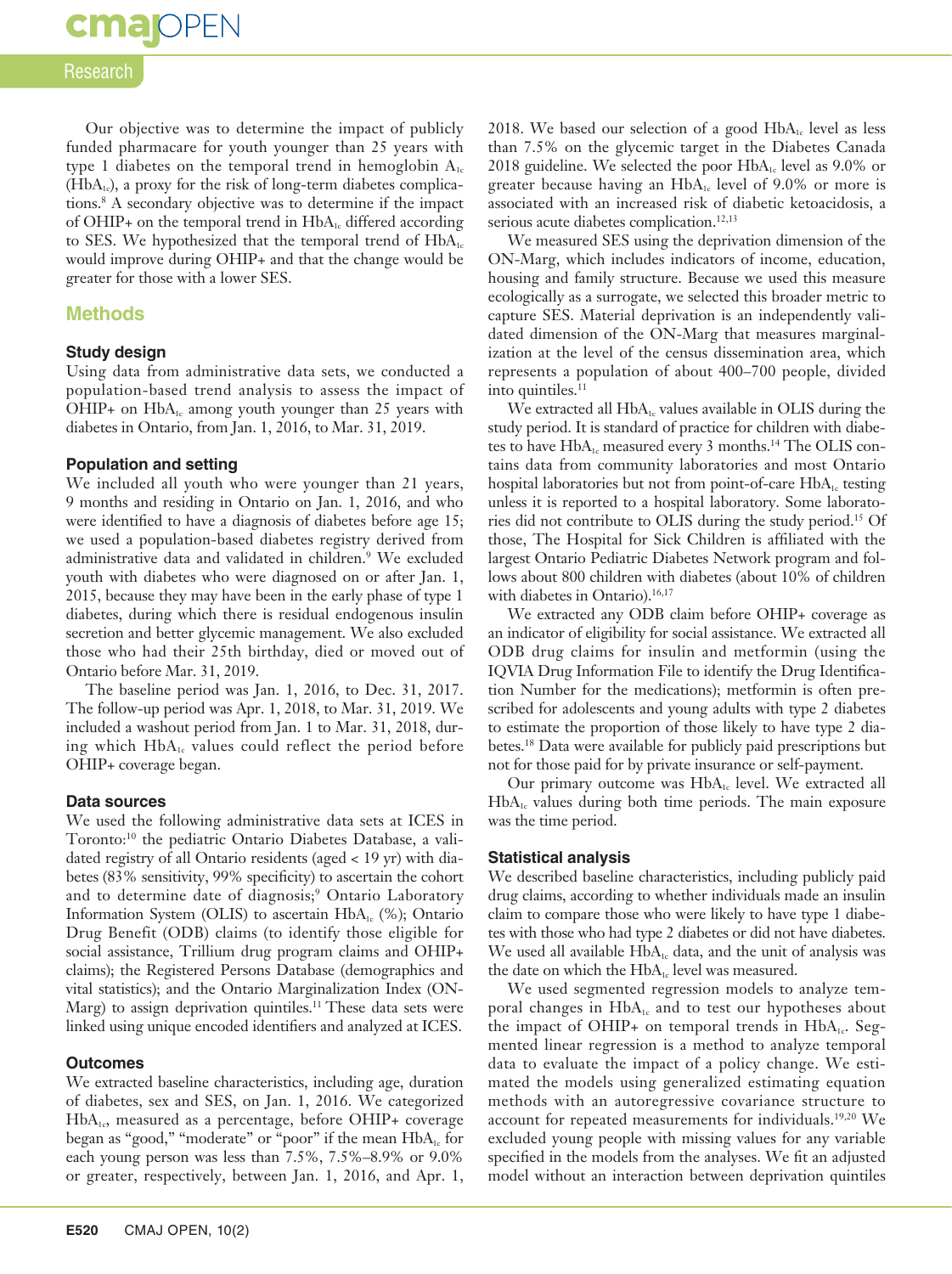to test whether temporal trends changed overall between periods and an adjusted model with interaction terms to test whether the change in temporal trends between periods differed across SES strata (Appendix 1, available at www.cmajopen. ca/content/10/2/E519/suppl/DC1). We used SAS version

### **Ethics approval**

9.4 M5 to conduct the analyses.

The use of data for this project is authorized under Section 45 of Ontario's *Personal Health Information Protection Act* and does not require review by a research ethics board.

# **Results**

Baseline characteristics for youth aged 21 years, 9 months or younger in Ontario on Jan. 1, 2016, with diabetes diagnosed before age 15 years before Jan. 1, 2015 (*n* = 9641), according to whether an insulin claim was made are shown in Table 1. Of these youth, 7041 (73.0%) made an insulin claim. We found that youth without insulin claims were slightly younger, had a shorter duration of diabetes and were of slightly lower SES (Table 1). Among those who made an insulin claim, 2466 (35.0%) were eligible for social assistance as indicated by a publicly paid drug claim before OHIP+ coverage began.

Of the 2600 individuals who did not make a claim for insulin, 1663 (64.0%) had a claim for a different drug. One hundred sixteen of the 2600 (4.5%) with no insulin claims and 225 of the 7041 (3.2%) with an insulin claim had claims for metformin. Among those in the most deprived quintile who made an insulin claim through OHIP+ (*n* = 1232), 563 (45.7%) made a publicly paid drug claim before OHIP+ coverage began. There were a similar number of claims for insulin in each quarter during OHIP+ coverage, ranging from 5421 to 5820.

# **Glycemic management**

The number of youths with 1, 2, 3 and 4 or more  $HbA_{1c}$ results available were 1062, 869, 657 and 3759, respectively. At least 1  $HbA_{1c}$  result in both study periods was available for 47.2% (4551/9641) of these young people. Among those, 1729 (38.0%), 1906 (41.9%) and 916 (20.1%) had poor, moderate and good baseline glycemic management, respectively. The characteristics of these young people according to  $HbA<sub>1c</sub>$ availability were similar (Appendix 1, Table S1). A higher percentage of those with at least 1  $HbA_i$  result available (4514, 99.2%) had a drug claim compared with 4190/5090 (82.3%) of those who had no available  $HbA_{1c}$  result.

## **Temporal trends in HbA<sub>1c</sub>**

In the analysis with no interactions between deprivation quintiles, we found that the temporal trend in  $HbA_{1c}$  was negligibly different between periods (β estimate –0.0002, 95% confidence interval  $\text{[CI]}$  –0.0004 to 0.0000) (Table 2). In the analysis with interaction terms, the size of the effect of OHIP+ coverage was slightly greater in those in the mostdeprived compared with the least-deprived quintile (β estimate –0.0008, 95% CI –0.0015 to –0.0001) (Table 3). Modelbased estimates of  $HbA_{1c}$  over time (before and after Apr. 1, 2018) by deprivation quintile are shown in Figure 1.

**Table 1: Baseline characteristics of youth (aged 21 years, 9 months or younger) who had and did not have an insulin claim during coverage by the Ontario Health Insurance Plan (OHIP)+ program (Jan. 1, 2018, to Mar. 31, 2019)**

|                                                                   | No. (%) of youth*           |                                                        |                                                  |
|-------------------------------------------------------------------|-----------------------------|--------------------------------------------------------|--------------------------------------------------|
| Characteristic                                                    | Entire cohort<br>$n = 9641$ | At least 1 insulin claim<br>during OHIP+<br>$n = 7041$ | No insulin claim during<br>$OHIP+$<br>$n = 2600$ |
| Any drug claim during OHIP+                                       | 8704 (90.3)                 | 7041 (100.0)                                           | 1663 (64.0)                                      |
| Metformin claim during OHIP+                                      | 341(3.5)                    | 225(3.2)                                               | 116(4.5)                                         |
| Age, yr; mean $\pm$ SD                                            | $14.3 \pm 4.7$              | $14.7 \pm 4.3$                                         | $13.2 \pm 5.3$                                   |
| Sex, male                                                         | 5029 (52.2)                 | 3639 (51.7)                                            | 1390 (53.5)                                      |
| Diabetes duration, yr; mean $\pm$ SD                              | $7.06 \pm 4.25$             | $7.40 \pm 4.35$                                        | $6.13 \pm 3.80$                                  |
| Deprivation quintile                                              |                             |                                                        |                                                  |
| 1 (Least deprived)                                                | 2184 (22.7)                 | 1716 (24.4)                                            | 468 (18.0)                                       |
| 2                                                                 | 1985 (20.6)                 | 1478 (21.0)                                            | 507 (19.5)                                       |
| 3                                                                 | 1879 (19.5)                 | 1369 (19.4)                                            | 510 (19.6)                                       |
| 4                                                                 | 1703 (17.7)                 | 1182 (16.8)                                            | 521 (20.0)                                       |
| 5 (Most deprived)                                                 | 1776 (18.4)                 | 1232 (17.5)                                            | 544 (20.9)                                       |
| Missing                                                           | 114(1.2)                    | 64 (0.9)                                               | 50 (1.9)                                         |
| Any drug claim before OHIP+                                       | 2988 (31.0)                 | 2466 (35.0)                                            | 522 (20.1)                                       |
| Note: $SD = standard deviation$ .<br>*Unless indicated otherwise. |                             |                                                        |                                                  |

# cma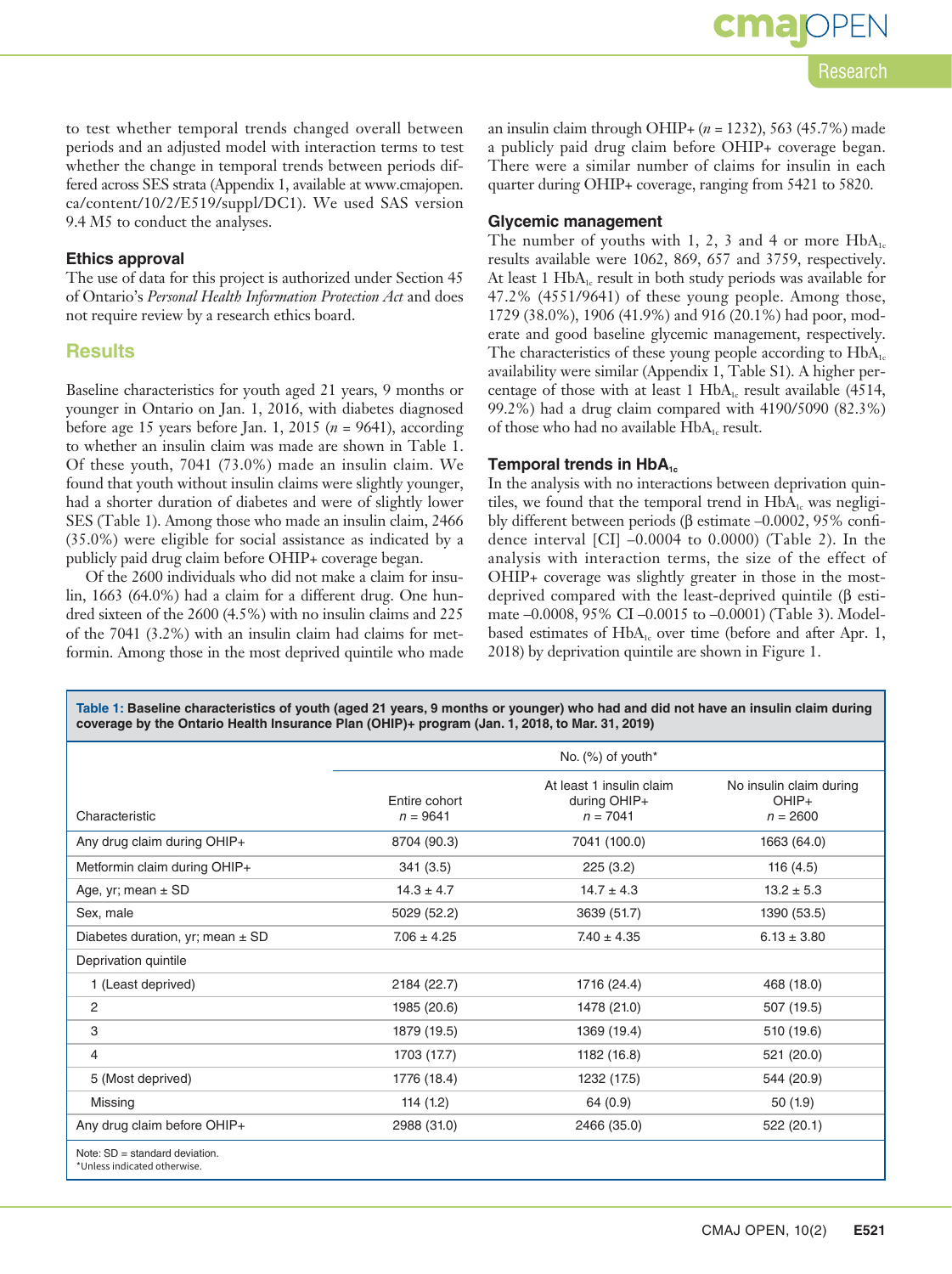# Research

**cma** OPEN

Table 2: Adjusted segmented regression of hemoglobin A<sub>1c</sub> before the Ontario Health Insurance Plan (OHIP)+ program began **(Jan. 1, 2016, to Dec. 31, 2017) and during OHIP+ (Apr. 1, 2018, to Mar. 31, 2019) to evaluate whether temporal trends changed between time periods (** $n = 6347$  **youth;**  $n = 32802$  **measurements of hemoglobin A<sub>1c</sub>)** 

| Variable                                                                                   | $\beta$ estimate (95% CI)        |  |
|--------------------------------------------------------------------------------------------|----------------------------------|--|
| Mean HbA <sub>1</sub> , on Jan. 1, 2016, by deprivation quintile                           |                                  |  |
| Q1 (least deprived)*                                                                       | 8.4718 (8.3752 to 8.5684)        |  |
| Q2                                                                                         | 8.6783 (8.5693 to 8.7872)        |  |
| Q3                                                                                         | 8.6464 (8.5393 to 8.7535)        |  |
| Q4                                                                                         | 8.8280 (8.7020 to 8.9541)        |  |
| Q5 (most deprived)                                                                         | 8.9478 (8.8191 to 9.0764)        |  |
| Slope (change in HbA <sub>1c</sub> per 90 d) (before OHIP+)                                | $0.0037 (-0.0033$ to $0.0107)$   |  |
| Change in slope from before OHIP+ to after Apr. 1, 2018                                    | $-0.0002$ ( $-0.0004$ to 0.0000) |  |
| Age (centred on 14 yr)                                                                     | $0.0039$ (-0.0078 to 0.0157)     |  |
| Male                                                                                       | $-0.0564$ ( $-0.1427$ to 0.0300) |  |
| Duration of diabetes (centred on 7 yr)                                                     | 0.0417(0.0293 to 0.0541)         |  |
| Note: CI = confidence interval, $HbA_{1c}$ = hemoglobin $A_{1c}$ .<br>*Reference category. |                                  |  |

## **Interpretation**

During 15 months of OHIP+ coverage, 7041 (73.0%) of youth with diabetes made an insulin claim. Among those with an insulin claim, only 2466 (35.0%) made a drug claim before OHIP+ coverage began, which suggests that 4575 (65.0%) became newly eligible for public drug coverage during OHIP+.

Youth with an insulin claim showed a similar SES gradient to previous population-based studies of adolescents and young adults with presumed type 1 diabetes in Ontario.<sup>21,22</sup> Those with no insulin claim likely did not have type 1 diabetes, and their SES profile is similar to the overall population of adults with diabetes in Ontario, which has been previously reported.23,24 Contrary to our hypothesis, we did not observe a statistically significant change in the temporal trend of  $HbA<sub>1c</sub>$ results after OHIP+ implementation. The period of 15 months of OHIP+ may not have been enough time to observe a change in the temporal trend in  $HbA_{1c}$ .

Our results are similar to the Carefully Selected and Easily Accessible at No Charge Medications (CLEAN Meds) trial, which provided free essential medicines to adult outpatients with type 1 and 2 diabetes who had reported not being able to afford medicines. This study found that although medication adherence improved, there was no change in HbA<sub>1c</sub> levels.<sup>25</sup> The results of the CLEAN Meds trial suggest that pharmacare may help overcome low income as a negative social determinant of health; however, it is insufficient to improve  $HbA<sub>1c</sub>$  levels alone. Policy solutions to address the effects of negative social determinants of health should consider material and social deprivation and health literacy, which are known to be associated with  $HbA_{1c}.^{26,27}$ 

We found the size of the impact of OHIP+ on  $HbA_{1c}$  trajectory was slightly greater for those youth in the most deprived compared with those in the least deprived quintile. Although structured programs to support diabetes selfmanagement are associated with a reduction in  $HbA_{1c}$  of 0.5%,28 the Diabetes Control and Complications Trial showed that proportional reductions in  $HbA_{1c}$  are associated with proportional reductions in the risk of diabetes complications.29 On an individual level, a change in  $HbA_{1c}$  of 0.5% is clinically important;<sup>29</sup> at a population level, even a small improvement is meaningful. Two population-based studies involving adults with diabetes in Ontario found reduced disparity in diabetes outcomes between the lowest and highest income groups in people older than 65 years of age who had publicly funded prescription drug coverage than in those younger than  $65$  years.<sup>23,24</sup> However, these studies primarily included people with type 2 diabetes, for whom medications are arguably discretionary.

Cost-related nonadherence for any prescription medication was reported on the Canadian Community Health Survey in 9.4% of people 12–34 years of age in 200730 and in  $2.06\%$  of those aged 12-17 years in 2016.<sup>31</sup> Furthermore, youth 12–18 years of age were more likely to spend less on other areas because of drug costs, which suggests that parents prioritized spending on prescription medicines for children.<sup>30</sup> This is supported by our finding that the number of insulin claims during the OHIP+ period was constant. However, youth in the lowest SES, who must purchase insulin whether or not they have private insurance, may have slightly improved glycemic management because they may have been rationing insulin previously or may have less financial stress and are able to spend on other necessities such as healthy food, which, in turn, may be associated with improved glycemic management.

Among youth in the most deprived quintile who made an insulin claim, only 563 (45.7%) made any public drug claim before OHIP+. This suggests that for those in the lowest SES, OHIP+ alleviated the financial burden associated with the cost of insulin. Cost is known to be a barrier to accessing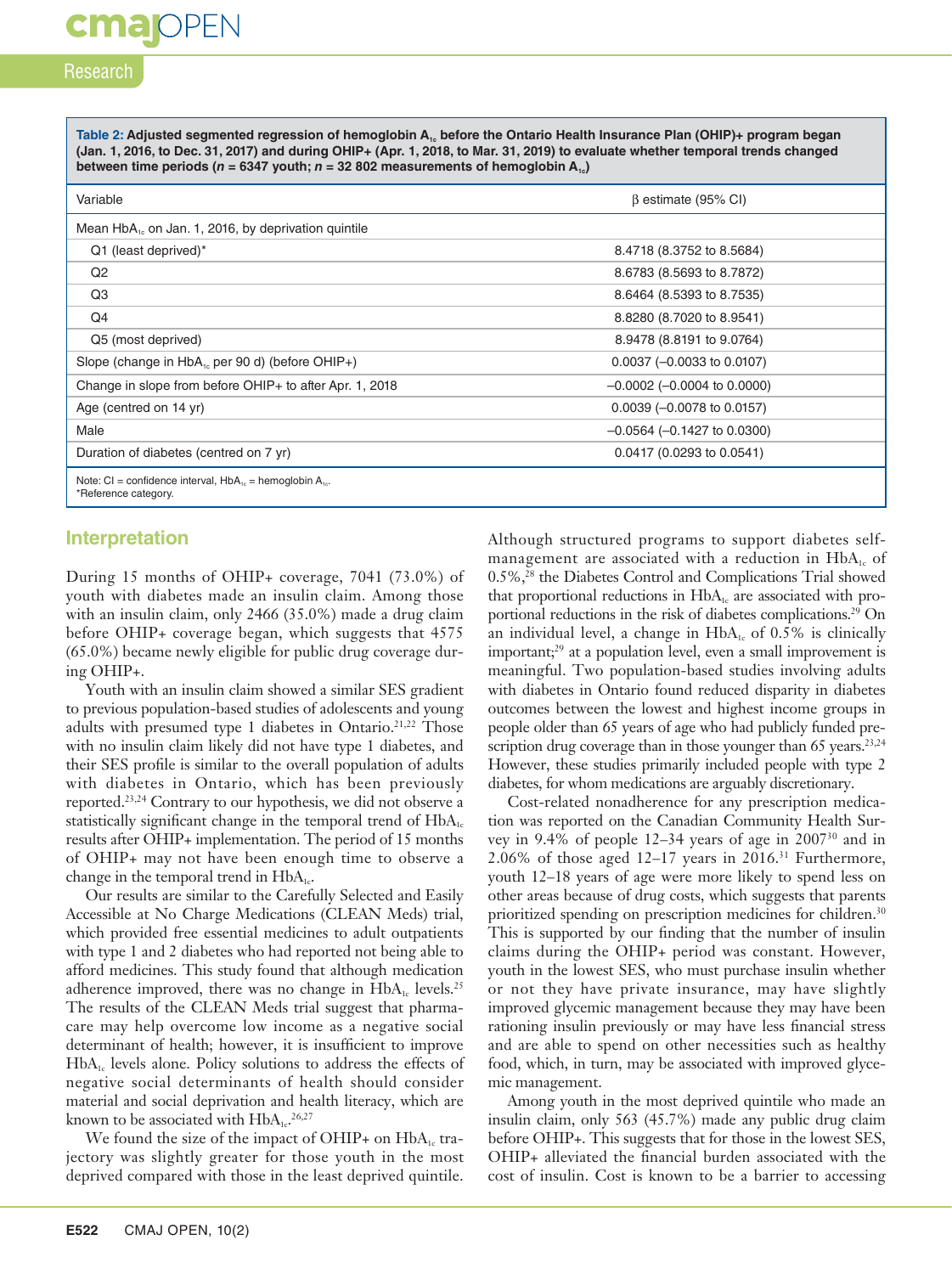# cma

# Research

Table 3: Adjusted segmented regression of hemoglobin A<sub>1c</sub> before the Ontario Health Insurance Plan (OHIP)+ program began **(Jan. 1, 2016, to Dec. 31, 2017) and during OHIP+ (Apr. 1, 2018, to Mar. 31, 2019) including interaction terms to evaluate if the**  change in temporal trend of hemoglobin  $A_1$ , differed according to socioeconomic status ( $n = 6347$  youth;  $n = 32802$ measurements of hemoglobin A<sub>1c</sub>)

| Variable                                                                                                                    | $\beta$ estimate (95% CI)           |  |  |
|-----------------------------------------------------------------------------------------------------------------------------|-------------------------------------|--|--|
| Mean HbA <sub>1c</sub> on Jan. 1, 2016, by material deprivation quintile                                                    |                                     |  |  |
| Q1 (least deprived)                                                                                                         | 8.5693 (8.4601 to 8.6785)           |  |  |
| Q <sub>2</sub>                                                                                                              | 8.6765 (8.5486 to 8.8043)           |  |  |
| Q3                                                                                                                          | 8.6002 (8.4708 to 8.7296)           |  |  |
| Q4                                                                                                                          | 8.8165 (8.6656 to 8.9674)           |  |  |
| Q5 (most deprived)                                                                                                          | 8.8779 (8.7123 to 9.0435)           |  |  |
| Before OHIP+ slope (change in HbA <sub>1c</sub> per day), by material deprivation quintile                                  |                                     |  |  |
| Q1 (least deprived)                                                                                                         | $-0.0128$ ( $-0.0254$ to 0.0002)    |  |  |
| Q <sub>2</sub>                                                                                                              | $0.0011$ (-0.0125 to 0.0147)        |  |  |
| Q <sub>3</sub>                                                                                                              | $0.0101$ (-0.0062 to 0.0264)        |  |  |
| Q4                                                                                                                          | $0.0083 (-0.0099$ to $0.0264)$      |  |  |
| Q5 (most deprived)                                                                                                          | 0.0189 (0.0009 to 0.0387)           |  |  |
| Change in slope from before OHIP+ to after Apr. 1, 2018, by material deprivation quintile                                   |                                     |  |  |
| Q1 (least deprived)                                                                                                         | $0.0001$ (-0.0003 to 0.0004)        |  |  |
| Q <sub>2</sub>                                                                                                              | $0.0001$ (-0.0003 to 0.0005)        |  |  |
| Q3                                                                                                                          | $-0.0002$ ( $-0.0007$ to 0.0003)    |  |  |
| Q4                                                                                                                          | $-0.0005$ ( $-0.0011$ to 0.0001)    |  |  |
| Q5 (most deprived)                                                                                                          | $-0.0007$ ( $-0.0013$ to 0.0001)    |  |  |
| Difference in mean HbA <sub>1s</sub> on Jan. 1, 2016, compared with Q1 (least deprived)                                     |                                     |  |  |
| Q2                                                                                                                          | 0.1072 (-0.0491 to 0.2635)          |  |  |
| Q3                                                                                                                          | $0.0309$ (-0.1284 to 0.1903)        |  |  |
| Q4                                                                                                                          | 0.2472 (0.0724 to 0.4221)           |  |  |
| Q5 (most deprived)                                                                                                          | 0.3086 (0.1207 to 0.4965)           |  |  |
| Difference in slope before OHIP+, by material deprivation quintile compared with Q1 (least deprived)                        |                                     |  |  |
| Q2                                                                                                                          | $0.0002$ (-0.0001 to 0.0004)        |  |  |
| Q3                                                                                                                          | $0.0003$ (0.000 to 0.0005)          |  |  |
| Q4                                                                                                                          | $0.0002$ (0.000 to 0.0005)          |  |  |
| Q5 (most deprived)                                                                                                          | 0.0004 (0.0001 to 0.0006)           |  |  |
| Change in slope from before OHIP+ to after Apr. 1, 2018, by material deprivation quintile compared with Q1 (least deprived) |                                     |  |  |
| Q2                                                                                                                          | 0.0000 (-0.0005 to 0.0006           |  |  |
| Q <sub>3</sub>                                                                                                              | $-0.0003$ ( $-0.0009$ to 0.0004)    |  |  |
| Q4                                                                                                                          | $-0.0006$ ( $-0.0012$ to 0.0001)    |  |  |
| Q5 (most deprived)                                                                                                          | $-0.0008$ ( $-0.0015$ to 0.0001)    |  |  |
| Age (centred on 14 yr)                                                                                                      | $0.0041$ (-0.0077 to 0.0158)        |  |  |
| Male                                                                                                                        | $-0.0571$ ( $-0.1435$ to 0.0292)    |  |  |
| Duration of diabetes (centred on 7 yr)                                                                                      | $0.0417(0.0293 \text{ to } 0.0541)$ |  |  |
| Note: CI = confidence interval, $HbA_{1c}$ = hemoglobin $A_{1c}$ .                                                          |                                     |  |  |

medications in Canada.32 In addition, user fees, copayments or limits on the quantity of subsidized prescriptions create barriers to essential medications and are associated with worse health outcomes in people whose medication use is most likely to be affected by these cost-sharing measures.<sup>33</sup>

Beginning Apr. 1, 2019, eligibility criteria for OHIP+ changed to exclude Ontario youth younger than 25 years who had any private drug coverage, regardless of its comprehensiveness or the extent of the copayment required. Therefore, many youth who are younger than 25 years may have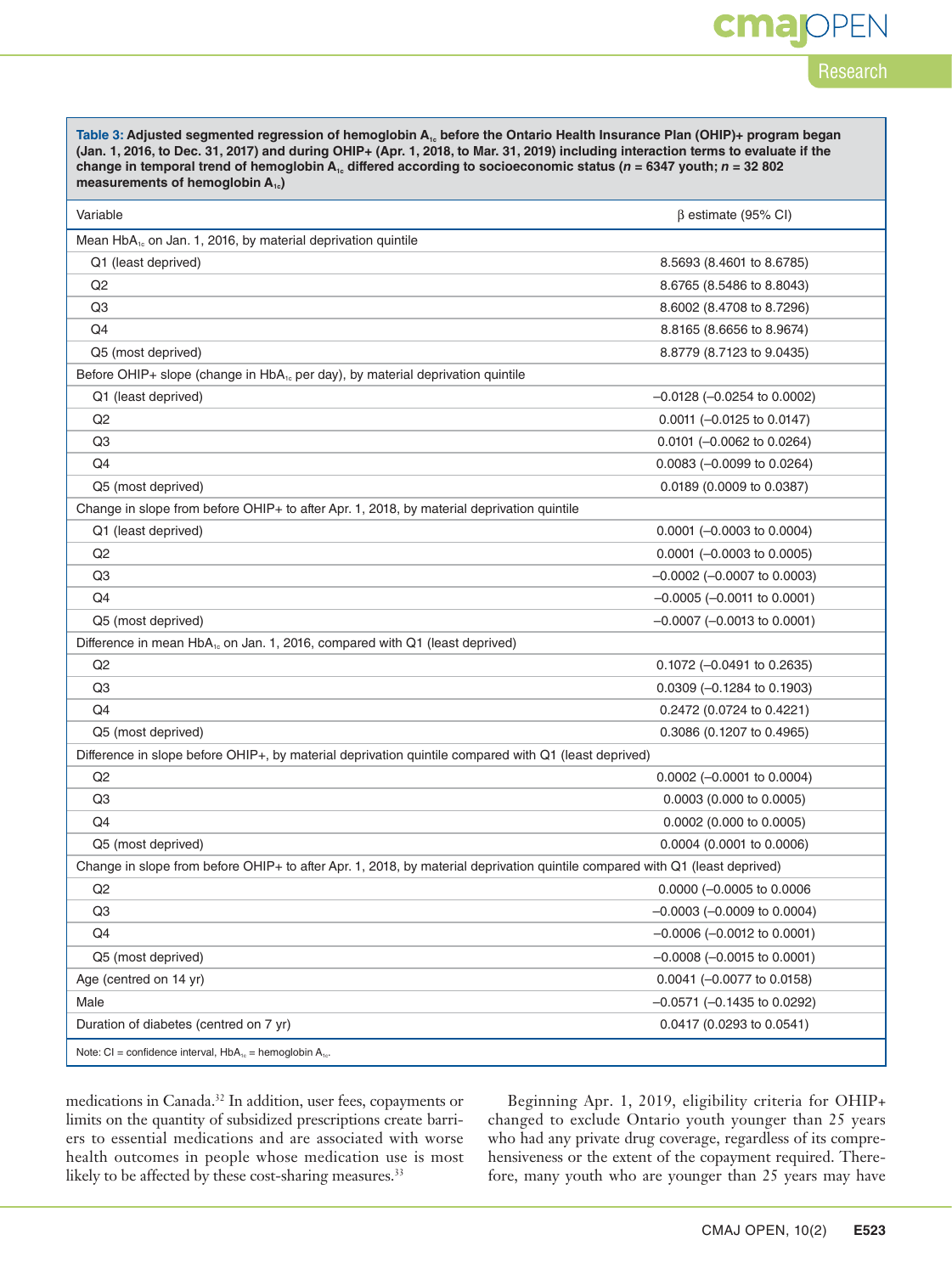# **cmajoPEN**

# Research



**Figure 1:** Predicted hemoglobin A<sub>1c</sub> (HbA<sub>1c</sub>, %) over time before and during the Ontario Health Insurance Plan (OHIP)+ program (*n* = 6347). Linear predictions of HbA<sub>1c</sub> before OHIP+ (Jan. 1, 2016, to Dec. 31, 2017) and during OHIP+ (Apr. 1, 2018, to Mar. 31, 2019) by deprivation quintile  $(Q1 =$  least deprived,  $Q5 =$  most deprived).

financial barriers to insulin. For youth with low incomes, even small financial barriers, such as low prescription fees or copayments, have substantial effects on access to medication and by reducing expenditures on other essential items for health.34,35 In Canada, households with the lowest SES have the highest proportion of out-of-pocket expenses on drugs.<sup>36</sup> This suggests that children from the most deprived households who have type 1 diabetes are more likely to be affected negatively by costs of life-sustaining medications.

## **Limitations**

We expected close to 100% of youth to make an insulin claim because insulin is life sustaining for those with type 1 diabetes; $12$  it is unlikely that people would go more than 15 months without filling a prescription; and OHIP+ was the first payer for medications.7 It is likely that some youth did not have type 1 diabetes: some of these youth may have had non–type 1 diabetes or were identified erroneously as having diabetes.

There is a potential for selection bias owing to missing HbA1c data in OLIS from The Hospital for Sick Children and other smaller hospital laboratories; however, there are no clinically important differences in the characteristics of those patients with and without  $HbA_{1c}$  data. There was a relatively high proportion of youth with no  $HbA_{1c}$  data who did not make a drug claim. It is possible that these youth either did not have diabetes or had  $HbA<sub>1c</sub>$  tests done at laboratories that did not contribute data to OLIS. Slightly more young people with no HbA<sub>1c</sub> results were in the most deprived quintile. This may reflect that people with lower SES receive fewer tests for chronic diseases.<sup>37</sup> Data about race and ethnicity were unavailable; these are known to be associated with  $HbA_{1c}.$ <sup>38</sup>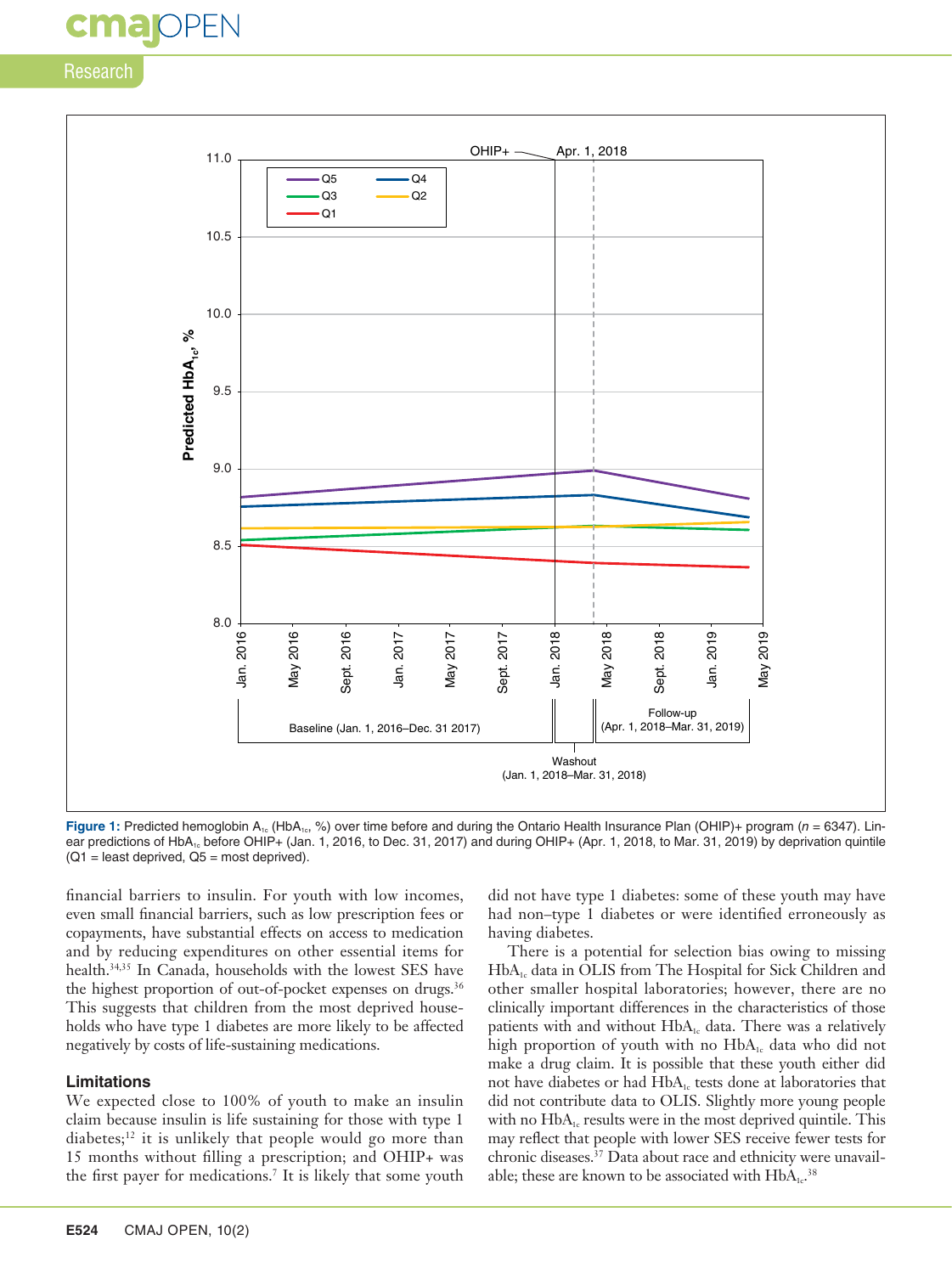# **cmajOPEN**

# Research

We were unable to distinguish between diabetes types; however, most children younger than 15 years with a diagnosis of diabetes in Ontario had type 1.39,40 That only 3.5% of individuals in the cohort made a drug claim for metformin, a mainstay in the treatment of pediatric type 2 diabetes,<sup>18</sup> further supports this assumption.

Assessment of other important measures of health and well-being is needed to determine the full effect of OHIP+. A 2019 qualitative concept mapping study in Canada reported that those with access to free medicine had reduced stress, better communication with physicians, improved quality of life and a decreased need to sacrifice other essential items for health and well-being.<sup>41</sup> It is possible that OHIP+ had a positive effect on other important patient-reported outcome measures such as diabetes distress, diabetes-related quality of life and those described in this mapping study.

#### **Conclusion**

We found that a large proportion of youth did not access insulin despite publicly funded pharmacare. This may reflect limitations in our ability to identify those with type 1 diabetes using the available data. The impact of publicly funded pharmacare on HbA<sub>1c</sub> was slightly greater for youth of lowest SES than for those of highest SES.

Publicly funded pharmacare may be an effective policy tool to combat worsening socioeconomic disparities in diabetes care and outcomes by alleviating the financial burden and improving other broadly defined health and quality-of-life outcomes for children and youth who require life-sustaining medications. The effects of gaps in coverage created by recent changes to OHIP+ eligibility should be evaluated in future analysis of data beyond March 2019.

#### **References**

- 1. DIAMOND Project Group. Incidence and trends of childhood type 1 diabetes worldwide 1990-1999. *Diabet Med* 2006;23:857-66.
- 2. Writing Team for the Diabetes Control and Complications Trial/Epidemiology of Diabetes Interventions and Complications Research Group. Sustained effect of intensive treatment of type 1 diabetes mellitus on development and progression of diabetic nephropathy: the Epidemiology of Diabetes Interventions and Complications (EDIC) study. *JAMA* 2003;290:2159-67.
- 3. Lachin JM, Genuth S, Cleary P, et al. Retinopathy and nephropathy in patients with type 1 diabetes four years after a trial of intensive therapy. *N Engl J Med* 2000;342:381-9.
- 4. Addala A, Auzanneau M, Miller K, et al. A decade of disparities in diabetes technology use and HbA<sub>1c</sub> in pediatric type 1 diabetes: a transatlantic comparison. *Diabetes Care* 2021;44:133-40.
- 5. Lipman TH, Hawkes CP. Racial and socioeconomic disparities in pediatric type 1 diabetes: time for a paradigm shift in approach. *Diabetes Care* 2021;44:14-6.
- 6. Campbell DJ, Manns BJ, Hemmelgarn BR, et al. Understanding financial barriers to care in patients with diabetes. *Diabetes Educ* 2017;43:78-86.
- 7. OHIP+ redesign update FAQs for patients. Toronto: Ministry of Health and Long-Term Care Drugs and Devices Division; 2019. Available: https:// www.health.gov.on.ca/en/pro/programs/drugs/opdp\_eo/notices/fq\_pat\_exec \_office\_20190311.pdf (accessed 2021 Oct. 15).
- Nathan DM, Bayless M, Cleary P, et al. Diabetes control and complications trial/epidemiology of diabetes interventions and complications study at 30 years: advances and contributions. *Diabetes* 2013;62:3976-86.
- 9. Guttmann A, Nakhla M, Henderson M, et al. Validation of a health administrative data algorithm for assessing the epidemiology of diabetes in Canadian children. *Pediatr Diabetes* 2010;11:122-8.
- 10. ICES data dictionary. Toronto: ICES; updated 2021. Available: https:// datadictionary.ices.on.ca/Applications/DataDictionary/Default.aspx (accessed 2021 Oct. 15).
- 11. Matheson FI, Dunn JR, Smith KL, et al. Development of the Canadian Marginalization Index: a new tool for the study of inequality. *Can J Public Health* 2012;103(Suppl 2):S12-6.
- 12. Wherrett DK, Ho J, Huot C, et al. Type 1 diabetes in children and adolescents. *Can J Diabetes* 2018;42(Suppl 1):S234-46.
- 13. Foster NC, Beck RW, Miller KM, et al. State of type 1 diabetes management and outcomes from the T1D exchange in 2016-2018. *Diabetes Technol Ther* 2019;21:66-72.
- 14. Pihoker C, Forsander G, Fantahun B, et al. ISPAD clinical practice consensus guidelines 2018: the delivery of ambulatory diabetes care to children and adolescents with diabetes. *Pediatr Diabetes* 2018;19(Suppl 27):84-104.
- 15. OLIS data contributors Q2 fiscal year: 2020/21. Toronto: Ontario Health; 2021. Available: https://ehealthontario.on.ca/files/public/support/ DataContributorsOLIS.pdf (accessed 2021 Oct. 15).
- 16. Shulman R, Chafe R, Guttmann A. Transition to adult diabetes care: a description of practice in the Ontario Pediatric Diabetes Network. *Can J Diabetes* 2019;43:283-9.
- 17. Ontario Pediatric Diabetes Network. Toronto: Provincial Council of Maternal and Child Health. Available: https://www.pcmch.on.ca/health-care-providers/ paediatric-care/paediatric-diabetes-network/ (accessed 2021 Oct. 15).
- 18. Panagiotopoulos C, Hadjiyannakis S, Henderson M. Type 2 diabetes in children and adolescents. *Can J Diabetes* 2018;42:S247-54.
- 19. Taljaard M, McKenzie JE, Ramsay CR, et al. The use of segmented regression in analysing interrupted time series studies: an example in pre-hospital ambulance care. *Implement Sci* 2014;9:77.
- 20. Linden A. Conducting interrupted time-series analysis for single- and multiple-group comparisons. *Stata J* 2015;15:480-500.
- 21. Mooney SP, Booth GL, Shulman R, et al. Glycaemic control in transitionaged versus early adults with type 1 diabetes and the effect of a governmentfunded insulin pump programme. *Diabet Med* 2021;38:e14618.
- 22. Shulman R, Shah BR, Fu L, et al. Diabetes transition care and adverse events: a population-based cohort study in Ontario, Canada. *Diabet Med* 2018;35: 1515-22.
- 23. Booth GL, Bishara P, Lipscombe LL, et al. Universal drug coverage and socioeconomic disparities in major diabetes outcomes. *Diabetes Care* 2012;35: 2257-64.
- 24. Branfield Day L, Austin PC, Shah BR. Universal drug coverage and incomerelated disparities in glycaemic control. *Diabet Med* 2020;37:822-7.
- 25. Persaud N, Bedard M, Boozary AS, et al. Effect on treatment adherence of distributing essential medicines at no charge: the CLEAN Meds randomized clinical trial. *JAMA Intern Med* 2019;180:27-34.
- 26. Olesen K, Reynheim ALF, Joensen L, et al. Higher health literacy is associated with better glycemic control in adults with type 1 diabetes: a cohort study among 1399 Danes. *BMJ Open Diabetes Res Care* 2017;5:e000437.
- 27. Zuijdwijk CS, Cuerden M, Mahmud FH. Social determinants of health on glycemic control in pediatric type 1 diabetes. *J Pediatr* 2013;162:730-5.
- 28. Pimouguet C, Le Goff M, Thiebaut R, et al. Effectiveness of disease-management programs for improving diabetes care: a meta-analysis. *CMAJ* 2011;183:E115-27.
- 29. The absence of a glycemic threshold for the development of long-term complications: the perspective of the Diabetes Control and Complications Trial. *Diabetes* 1996;45:1289-98.
- 30. Law MR, Cheng L, Dhalla IA, et al. The effect of cost on adherence to prescription medications in Canada. *CMAJ* 2012;184:297-302.
- 31. Law MR, Cheng L, Kolhatkar A, et al. The consequences of patient charges for prescription drugs in Canada: a cross-sectional survey. *CMAJ Open* 2018;6:E63-70.
- 32. Holbrook AM, Wang M, Lee M, et al. Cost-related medication nonadherence in Canada: a systematic review of prevalence, predictors, and clinical impact. *Syst Rev* 2021;10:11.
- 33. Lexchin J, Grootendorst P. Effects of prescription drug user fees on drug and health services use and on health status in vulnerable populations: a systematic review of the evidence. *Int J Health Serv* 2004;34:101-22.
- 34. Norris P, Tordoff J, McIntosh B, et al. Impact of prescription charges on people living in poverty: a qualitative study. *Res Social Adm Pharm* 2016;12: 893-902.
- 35. Sinnott SJ, Buckley C, O'Riordan D, et al. The effect of copayments for prescriptions on adherence to prescription medicines in publicly insured populations: a systematic review and meta-analysis. *PLoS One* 2013;8:e64914.
- 36. Hajizadeh M, Edmonds S. Universal pharmacare in Canada: a prescription for equity in healthcare. *Int J Health Policy Manag* 2020;9:91-5.
- 37. Arpey NC, Gaglioti AH, Rosenbaum ME. How socioeconomic status affects patient perceptions of health care: a qualitative study. *J Prim Care Community Health* 2017;8:169-75.
- 38. Willi SM, Miller KM, DiMeglio LA, et al. Racial-ethnic disparities in management and outcomes among children with type 1 diabetes. *Pediatrics* 2015;135:424-34.